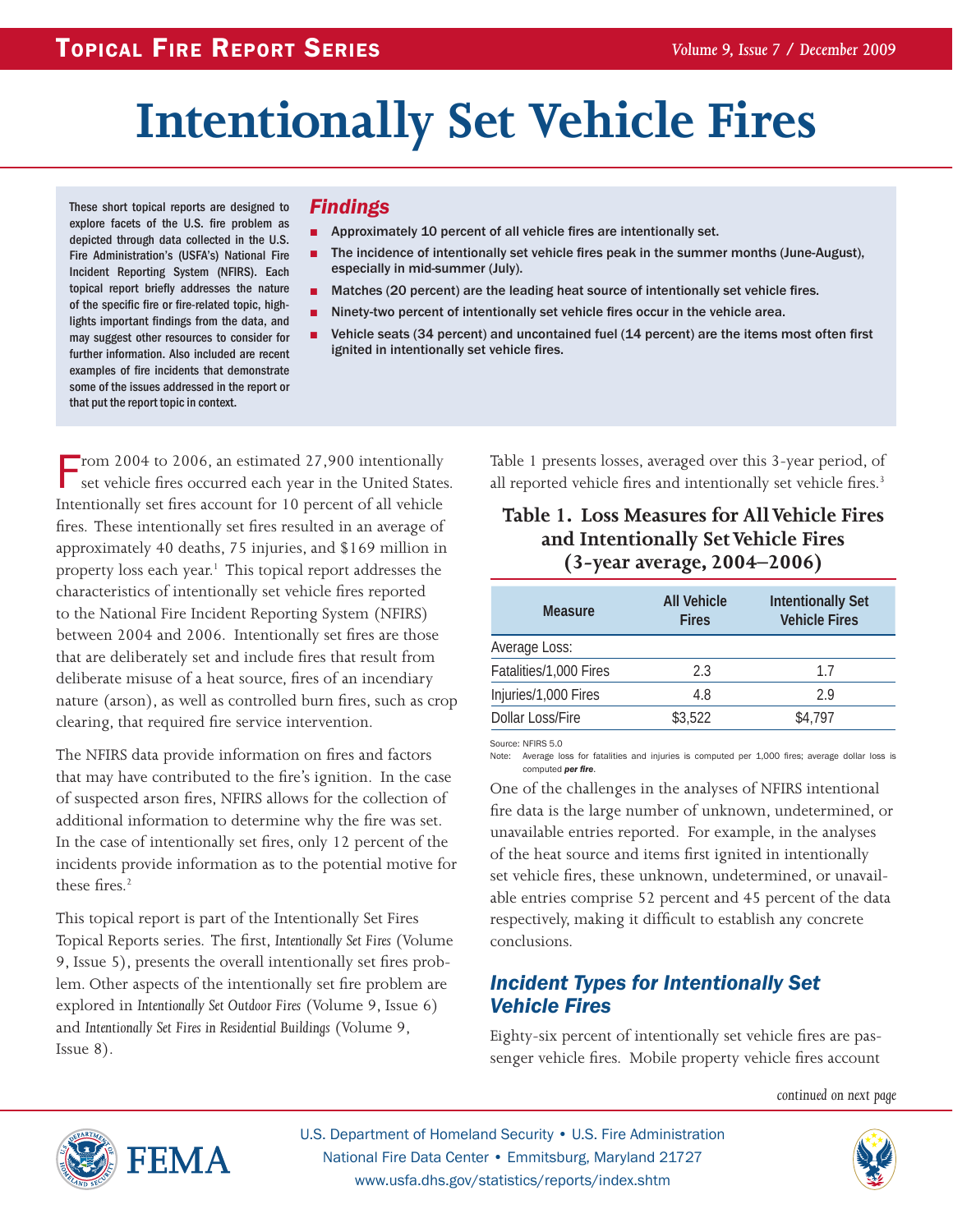for 9 percent of intentionally set vehicle fires, another 2 percent of fires occur in road freight or transport vehicles, and 1 percent of fires occur in camper or recreational vehicles (RV). Approximately 2 percent of intentionally set vehicle fires include off-road vehicles or heavy equipment, water vehicles, rail vehicles, self-propelled motor homes or RVs, and aircrafts (Figure 1).



#### **Figure 1. Intentionally Set Vehicle Fires by Type of Incident (2004–2006)**

Source: NEIRS 5.0 Note: Total may not add to 100 percent due to rounding.

## *When Intentionally Set Vehicle Fires Occur*

Figure 2 illustrates that intentionally set vehicle fires occur differently throughout the year. The maximum numbers of intentionally set vehicle fires occur during the summer months of June, July, and August. Intentionally set vehicle fires peak in July (11 percent) with the largest number of fires occurring on July 4. This peak is not unexpected as

fireworks play a substantial role in the days around the holiday. Twenty-seven percent of intentionally set fires between July 3 and July 5 result from fireworks. Vehicle seats are the item first ignited in 43 percent of the intentionally set fires that occur during this same time period.



#### **Figure 2. Intentionally Set Vehicle Fires by Month(2004–2006)**

Source: NFIRS 5.0

Note: Total may not add to 100 percent due to rounding.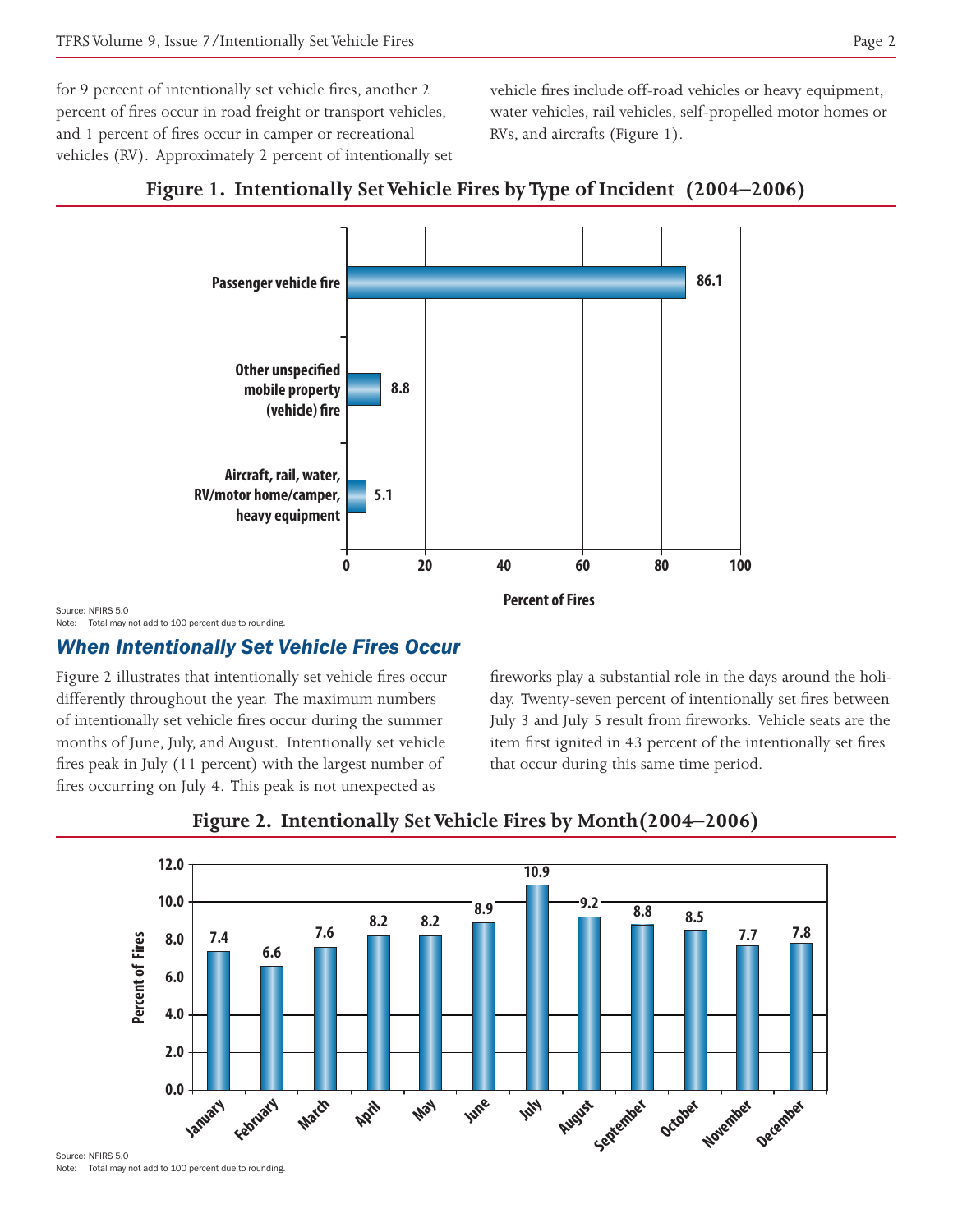As shown in Figure 3, intentionally set vehicle fires occur mainly in the late night and early morning hours, peaking from 11 p.m. to 1 a.m. This 2-hour period accounts for 17 percent of intentionally set vehicle fires. Intentionally set vehicle fires occur least often from 7 a.m. to 4 p.m.<sup>4</sup>



#### **Figure 3. Time of Alarm for Intentionally Set Vehicle Fires (2004–2006)**

Source: NEIRS 5.0 Note: Total may not add to 100 percent due to rounding.

#### *Where Intentionally Set Vehicle Fires Start (Area of Fire Origin)*

Not unexpectedly, 92 percent of intentionally set vehicle fires originate from the vehicle itself. The remaining 8 percent of fires start outside the vehicle (4 percent) and in other miscellaneous areas (4 percent).

The leading areas of fire origin include the operator/

**Start**<br> **Start**<br> **Start**<br> **Start**<br> **Start**<br> **Start**<br> **Start**<br> **Start**<br> **Start**<br> **Start**<br> **Start**<br> **Start**<br> **Start**<br> **Start**<br> **Start**<br> **Start**<br> **Start**<br> **Start**<br> **Start**<br> **Start**<br> **Start**<br> **Start**<br> **Start**<br> **Start**<br> **Start 7PM-8PM 8PM-9PM 9PM-10PM 10PM-11PM** passenger area of transportation equipment (53 percent), non-specified vehicle area (13 percent), and the engine area, running gear,<sup>5</sup> and/or wheel area (10 percent). Seven percent start on the exterior exposed surface. Approximately 5 percent start in the cargo/trunk area, and 3 percent start in the fuel tank or fuel line (Table 2).

#### **Table 2. Leading Areas of Fire Origin in Intentionally Set Vehicle Fires (2004–2006)**

| Area of Fire Origin                                 | Percent of Intentionally Set Vehicle Fires |
|-----------------------------------------------------|--------------------------------------------|
| Operator/passenger area of transportation equipment | 53.3                                       |
| Vehicle area, other                                 | 12.6                                       |
| Engine area, running gear, wheel area               | 9.8                                        |
| Exterior, exposed surface                           | 7.4                                        |
| Cargo/trunk area-all vehicles                       | 5.3                                        |
| Fuel tank, fuel line                                | 3.0                                        |

Source: NFIRS 5.0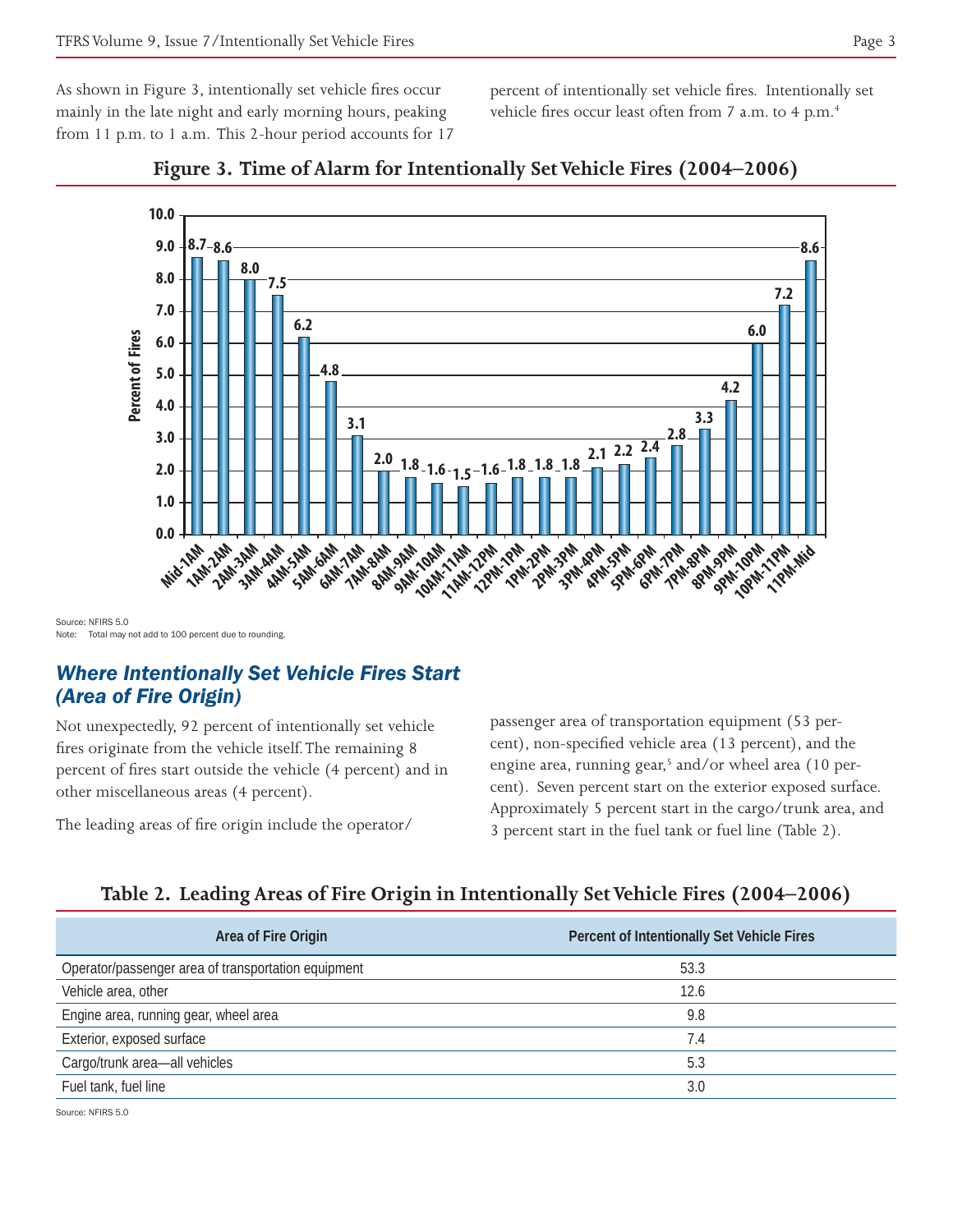# *What Ignites First in Intentionally Set Vehicle Fires*

Thirty-four percent of the items first ignited in intentionally set vehicle fires are vehicle seats and related upholstery and trim (Figure 4).

The second leading category of items first ignited is liquids, piping, and filters (27 percent). This category includes

atomized, vaporized liquids and aerosols, fuel in or escaping from combustion engines, fuel escaping from a container or pipe, and uncontained fuel and accelerants. Uncontained fuel accounts for 52 percent of all intentional vehicle fires within this category, or 14 percent of all intentionally set vehicle fires.





Source: NFIRS 5.0 Note: Total may not add to 100 percent due to rounding.

## *Type of Material Ignited in Intentionally Set Vehicle Fires*

As vehicle seats and uncontained fuel are the leading items first ignited in intentionally set vehicle fires, it is not surprising that fabrics and gasoline are the leading types of materials ignited. Gasoline plays a substantial role in the

ignition of vehicle fires. Moreover, when vehicle area of fire origin excludes the engine and fuel areas, gasoline still accounts for 20 percent of the materials first ignited.<sup>6</sup>

# **Table 3. Leading Type of Material Ignited in Intentionally Set Vehicle Fires (2004–2006)**

| <b>Type of Material Ignited</b>            | Percent of Intentionally Set Vehicle Fires |
|--------------------------------------------|--------------------------------------------|
| Fabric, fiber, cotton, blends, rayon, wool | 25.0                                       |
| Gasoline                                   | 20.9                                       |
| Multiple types of material                 | 10.1                                       |
| Flammable or combustible liquid, other     | 8.3                                        |
| Plastic                                    | 8.1                                        |
| Flammable gas, other                       | 5.6                                        |
| Fabric, textile, fur, other                | 5.4                                        |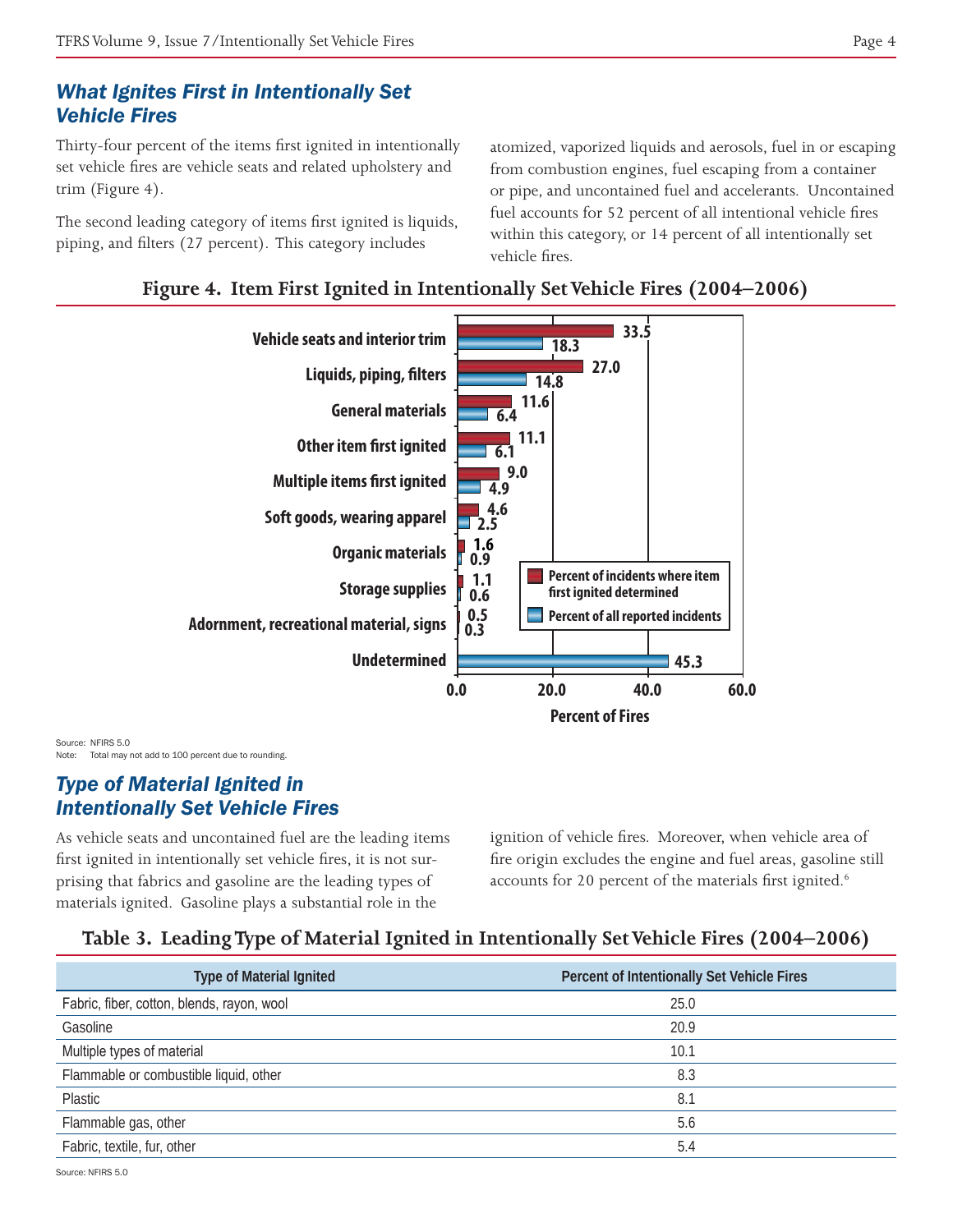# *How Intentionally Set Vehicle Fires Start (Heat Source)*

Fifty-six percent of intentionally set vehicle fires derive their heat source from open flame or smoking materials (Figure 5), which include cigarettes, pipes or cigars, matches, lighters, candles, and heat from undetermined smoking material. Not surprisingly, one subcomponent of this category comprises the leading source of heat in all intentionally set

vehicle fires—heat from matches (20 percent).

Explosive devices and fireworks account for 15 percent of intentionally set vehicle fires. An additional 11 percent of intentionally set vehicle fires derive their heat source from other heat sources. This category includes other, unspecified heat sources.



#### **Figure 5. Sources of Heat in Intentionally Set Vehicle Fires (2004–2006)**

Source: NFIRS 5.0 Note: Total may not add to 100 percent due to rounding.

#### *Factors Contributing to Ignition*

A flammable liquid used to kindle fires is the leading factor contributing to the ignition of intentionally set vehicle fires at approximately 16 percent, followed by other misuse of material or product and abandoned or discarded materials

or products, both at approximately 14 percent (Table 4). The largest category is "other factors" (39 percent) which includes unspecified components that did not fit into any other category of contributing ignition factors.

## **Table 4. Leading Factors Contributing to Ignition for Intentionally Set Vehicle Fires (Where Factor Contributing Specified, 2004–2006)**

| <b>Factors Contributing to Ignition</b>             | Percent of Intentionally Set Vehicle Fires |
|-----------------------------------------------------|--------------------------------------------|
| Flammable liquid used to kindle fire                | 15.6                                       |
| Misuse of material or product, other                | 14.1                                       |
| Abandoned or discarded materials or products        | 13.6                                       |
| Flammable liquid or gas spilled                     | 5.2                                        |
| Playing with heat source                            | 4.4                                        |
| Other, unspecified factors contributing to ignition | 38.8                                       |

Source: NFIRS 5.0

Note: Includes only incidents where factors that contributed to the ignition of the fire were specified. Multiple factors contributing to fire ignition may be noted for each incident.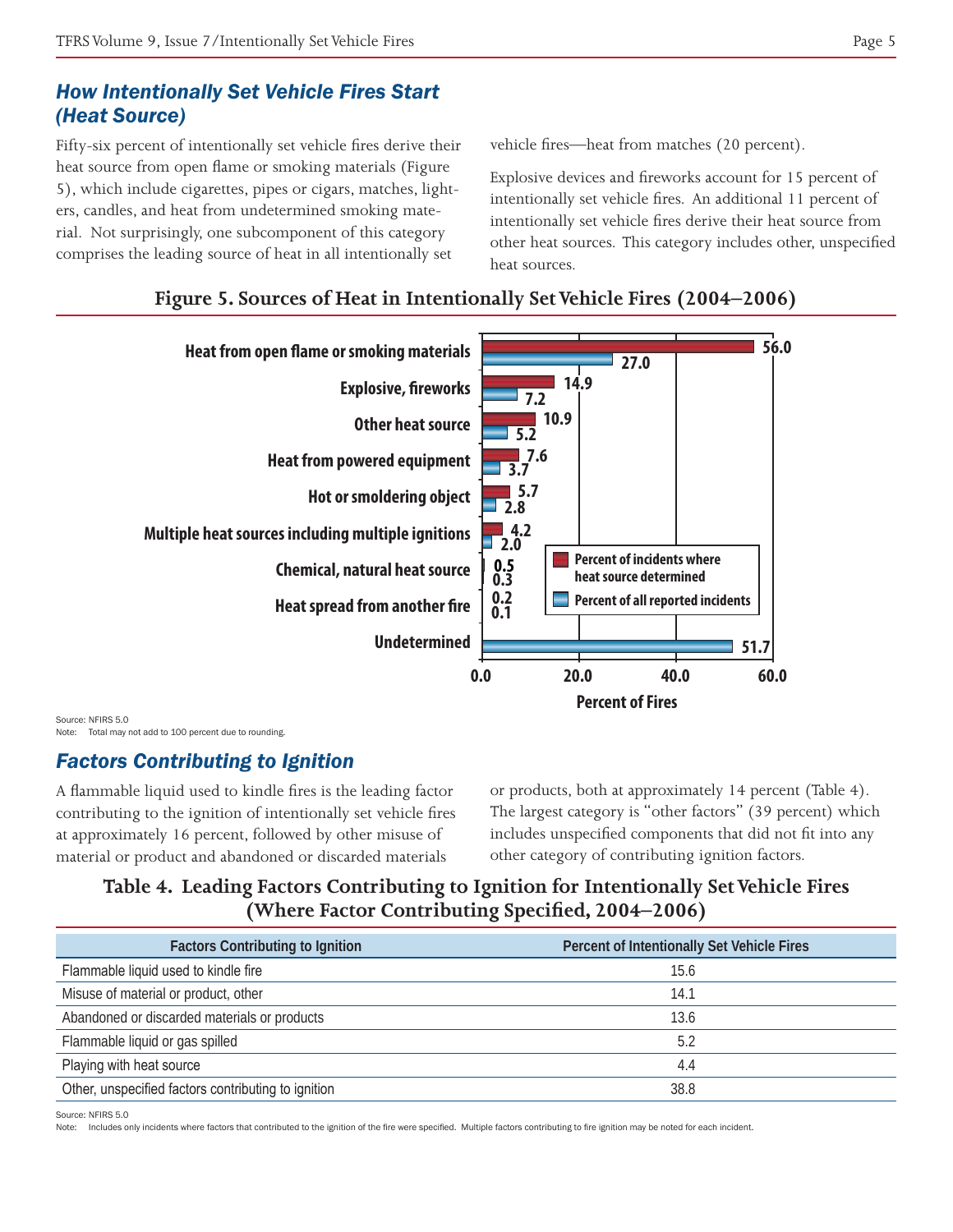# *Examples*

The following are some recent examples of intentionally set vehicle fires as reported by the media:

- December 2007: Honolulu firefighters responded to four fires likely linked to fireworks—two tree fires, one wildfire, and one vehicle fire. The vehicle fire incident occurred in a McDonald's parking lot and was extinguished within 10 minutes. It was estimated to have caused \$1,200 in damage. Honolulu police were asked to investigate the incident.<sup>7</sup>
- March 2009: Fond du Lac, Wisconsin, fire and police responding to a vehicle fire call found two burning cars at the scene. Fire and police reported that one car was engulfed in flames and that the front of a second vehicle, a van, was burning. Investigators were examining whether accelerants were used to start the fires.<sup>8</sup>
- March 2009: In a new twist in response to hard economic times, the Columbus Division of Fire says they are seeing more intentional vehicle fires to recoup cash from insurance policies. While intentional car fires are not new, what is new is that owners are burning their own cars. The practice is called "vehicle give-up" whereby car owners set their vehicles ablaze or otherwise allow the car to be destroyed or stolen. The owner reports the vehicle loss to his insurance company and collects on the policy. Insurance coalitions note this as an "economydriven insurance-fraud trend."9

# *Conclusion*

Intentionally set vehicle fires account for approximately 10 percent of all vehicle fires. The NFIRS data provide

information on fires themselves but not necessarily why they begin. Data from a study of intentionally set fires in Britain suggests that 50 percent of deliberate primary vehicle fires occur in vehicles that have been reported stolen. The primary motivation for arson in stolen vehicles is the destruction of forensic evidence. For vehicles that have not been reported stolen, intentionally set fires are a means of disposing of the vehicle without identifying the owner.<sup>10</sup> The challenge for communities, the fire service, and police is to pinpoint the reasons why people set intentional vehicle fires and address these issues to prevent future fires from occurring.

# *NFIRS Data Specifications for Intentionally Set Vehicle Fires*

Data for this report were extracted from the NFIRS annual Public Data Release (PDR) files for 2004, 2005, and 2006. Only version 5.0 data were extracted.

Intentionally set vehicle fires were defined as:

- Incident types 130-139;
- The USFA cause hierarchy was used to determine intentionally set fire incidents:<sup>11</sup> http://www.usfa.dhs. gov/fireservice/nfirs/tools/fire\_cause\_category\_matrix. shtm; and
- Aid types 3 (mutual aid given) and 4 (automatic aid given) were excluded to avoid double counting of incidents.

To request additional information or to comment on this report, visit http://www.usfa.dhs.gov/applications/feedback/index.jsp

# *Notes*

<sup>1</sup> National estimates are based on 2004-2006 native version 5.0 data from the National Fire Incident Reporting System (NFIRS) and vehicle fire loss estimates from the National Fire Protection Association's (NFPA's) annual survey of fire loss. Fires are rounded to the nearest 100, deaths to the nearest 5, injuries to the nearest 25, and loss to the nearest \$million.

<sup>2</sup> The NFIRS Arson module was completed for only 15 percent of intentionally set vehicle fires. Most provide some information as to motive, but the subset is too small to extrapolate intention to the full set of intentionally set vehicle fires.

<sup>3</sup> The average fire death and fire injury loss rates computed from the national estimates will not agree with average fire death and fire injury loss rates computed from NFIRS data alone. The fire death rate computed from national estimates would be  $(1,000*(40/27,900)) = 1.4$  deaths per 1,000 intentional vehicle fires and the fire injury rate would be  $(1,000*(75/27,900)) = 2.7$  injuries per 1,000 intentional vehicle fires. In addition, NFPA has a separate estimate for intentional vehicle fires. The fire death rate computed from these estimates for 2005 would be  $(1,000*(40/26,000)) = 1.5$ deaths per 1,000 intentional vehicle fires and the fire injury rate would be  $(1,000*(80/26,000)) = 3.1$  injuries per 1,000 intentional vehicle fires. (NFPA, *Intentional Fires and Arson*, November 2007).